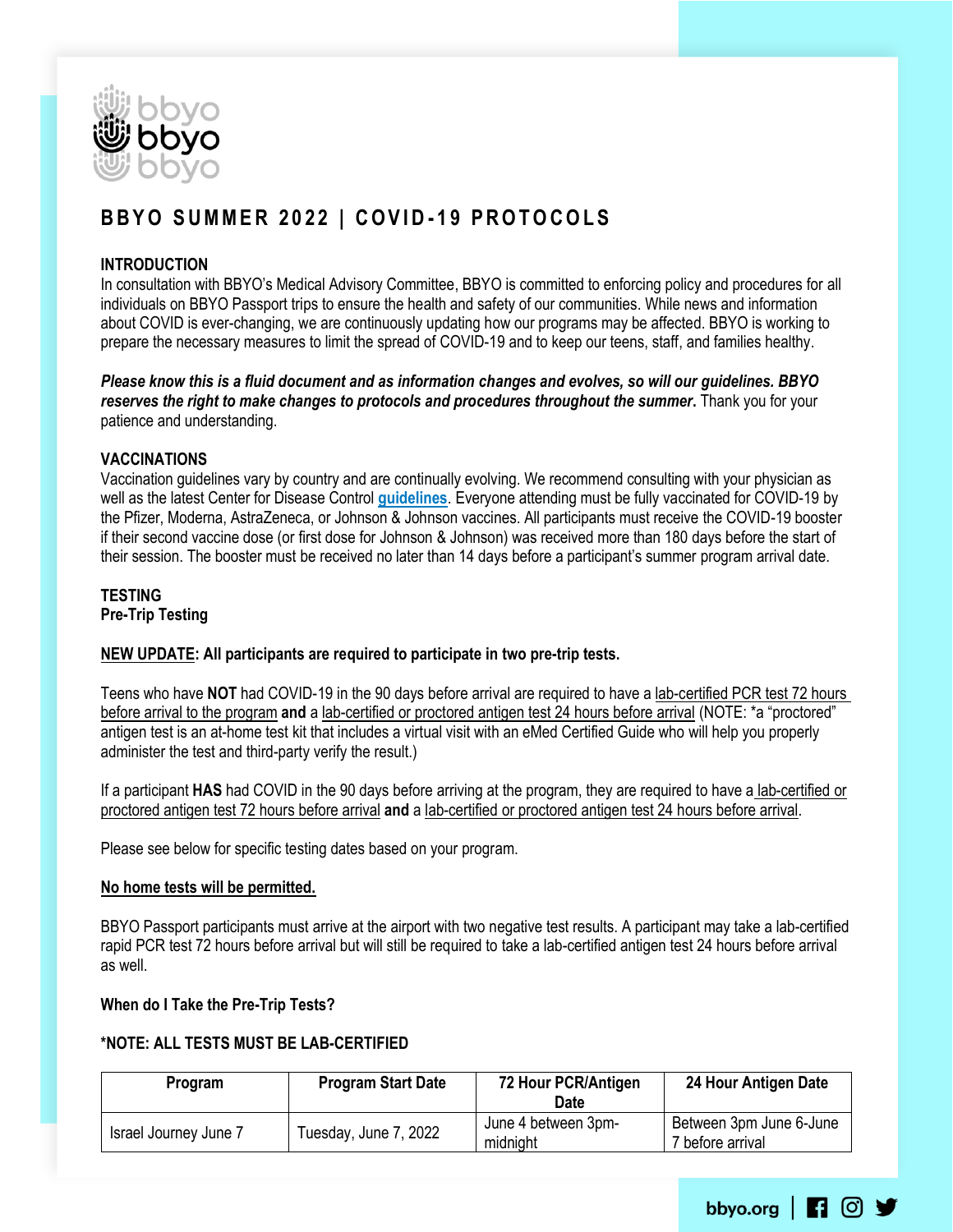| Israel Journey June 14           |                                                                                                                                                                                                                                                                                                                                                                                                                                                                                                                                                                   |                                                                                                                                                                                                                                                                                                                                                                                                                                                                                                                                                                                                                                                                                        | Between 3pm June 13-      |
|----------------------------------|-------------------------------------------------------------------------------------------------------------------------------------------------------------------------------------------------------------------------------------------------------------------------------------------------------------------------------------------------------------------------------------------------------------------------------------------------------------------------------------------------------------------------------------------------------------------|----------------------------------------------------------------------------------------------------------------------------------------------------------------------------------------------------------------------------------------------------------------------------------------------------------------------------------------------------------------------------------------------------------------------------------------------------------------------------------------------------------------------------------------------------------------------------------------------------------------------------------------------------------------------------------------|---------------------------|
|                                  |                                                                                                                                                                                                                                                                                                                                                                                                                                                                                                                                                                   | June 11 between 3pm-<br>midnight<br>June 17 between 3pm-<br>midnight<br>June 19 between 3pm-<br>midnight<br>June 25 between 3pm-<br>midnight<br>June 25 between 3pm-<br>midnight<br>June 26 between 3pm-<br>midnight<br>June 26 between 3pm-<br>midnight<br>June 26 between 3pm-<br>midnight<br>June 26 between 3pm-<br>midnight<br>June 26 between 3pm-<br>midnight<br>June 2 between 3pm-<br>midnight<br>July 2 between 3pm-<br>midnight<br>July 2 between 3pm-<br>midnight<br>July 2 between 3pm-<br>midnight<br>July 2 between 3pm-<br>midnight<br>July 9 between 3pm-<br>midnight<br>July 10 between 3pm-<br>midnight<br>July 10 between 3pm-<br>midnight<br>July 16 between 3pm- | June 14 before arrival    |
| <b>Ultimate Germany Prague</b>   |                                                                                                                                                                                                                                                                                                                                                                                                                                                                                                                                                                   |                                                                                                                                                                                                                                                                                                                                                                                                                                                                                                                                                                                                                                                                                        | Between 3pm June 19-      |
| Israel Discovery June 20         |                                                                                                                                                                                                                                                                                                                                                                                                                                                                                                                                                                   |                                                                                                                                                                                                                                                                                                                                                                                                                                                                                                                                                                                                                                                                                        | June 20 before arrival    |
| Israel Journey June 21           | Tuesday, June 14, 2022<br>Monday, June 20, 2022<br>Tuesday, June 21, 2022<br>Tuesday, June 28, 2022<br>Tuesday, June 28, 2022<br>Wednesday, June 29,<br>2022<br>Wednesday, June 29,<br>2022<br>Wednesday, June 29,<br>2022<br>Wednesday, June 29,<br>2022<br>Wednesday, June 29,<br>2022<br>Tuesday, July 5, 2022<br>Tuesday, July 5, 2022<br>Tuesday, July 5, 2022<br>Tuesday, July 5, 2022<br>Tuesday, July 5, 2022<br>Tuesday July 12, 2022<br>Wednesday July 13, 2022<br>Wednesday July 13, 2022<br>Tuesday July 19, 2022<br>midnight<br>July 23 between 3pm- | Between 3pm June 20-                                                                                                                                                                                                                                                                                                                                                                                                                                                                                                                                                                                                                                                                   |                           |
|                                  |                                                                                                                                                                                                                                                                                                                                                                                                                                                                                                                                                                   |                                                                                                                                                                                                                                                                                                                                                                                                                                                                                                                                                                                                                                                                                        | June 21 before arrival    |
| Israel Journey June 28           |                                                                                                                                                                                                                                                                                                                                                                                                                                                                                                                                                                   |                                                                                                                                                                                                                                                                                                                                                                                                                                                                                                                                                                                                                                                                                        | Between 3pm June 27-      |
|                                  |                                                                                                                                                                                                                                                                                                                                                                                                                                                                                                                                                                   |                                                                                                                                                                                                                                                                                                                                                                                                                                                                                                                                                                                                                                                                                        | June 28 before arrival    |
| <b>Israel Trek June 28</b>       |                                                                                                                                                                                                                                                                                                                                                                                                                                                                                                                                                                   |                                                                                                                                                                                                                                                                                                                                                                                                                                                                                                                                                                                                                                                                                        | Between 3pm June 27-      |
|                                  |                                                                                                                                                                                                                                                                                                                                                                                                                                                                                                                                                                   |                                                                                                                                                                                                                                                                                                                                                                                                                                                                                                                                                                                                                                                                                        | June 28 before arrival    |
| <b>Western Europe Discovery</b>  |                                                                                                                                                                                                                                                                                                                                                                                                                                                                                                                                                                   |                                                                                                                                                                                                                                                                                                                                                                                                                                                                                                                                                                                                                                                                                        | Between 3pm June 28-      |
| June 29                          |                                                                                                                                                                                                                                                                                                                                                                                                                                                                                                                                                                   |                                                                                                                                                                                                                                                                                                                                                                                                                                                                                                                                                                                                                                                                                        | June 29 before arrival    |
|                                  |                                                                                                                                                                                                                                                                                                                                                                                                                                                                                                                                                                   | midnight                                                                                                                                                                                                                                                                                                                                                                                                                                                                                                                                                                                                                                                                               | Between 3pm June 28-      |
| Italy Discovery June 29          |                                                                                                                                                                                                                                                                                                                                                                                                                                                                                                                                                                   |                                                                                                                                                                                                                                                                                                                                                                                                                                                                                                                                                                                                                                                                                        | June 29 before arrival    |
| <b>Ultimate Europe Discovery</b> |                                                                                                                                                                                                                                                                                                                                                                                                                                                                                                                                                                   |                                                                                                                                                                                                                                                                                                                                                                                                                                                                                                                                                                                                                                                                                        | Between 3pm June 28-      |
| June 29                          |                                                                                                                                                                                                                                                                                                                                                                                                                                                                                                                                                                   |                                                                                                                                                                                                                                                                                                                                                                                                                                                                                                                                                                                                                                                                                        | June 29 before arrival    |
| <b>Ultimate Western Europe</b>   |                                                                                                                                                                                                                                                                                                                                                                                                                                                                                                                                                                   |                                                                                                                                                                                                                                                                                                                                                                                                                                                                                                                                                                                                                                                                                        | Between 3pm June 28-      |
| <b>Israel Discovery</b>          |                                                                                                                                                                                                                                                                                                                                                                                                                                                                                                                                                                   |                                                                                                                                                                                                                                                                                                                                                                                                                                                                                                                                                                                                                                                                                        | June 29 before arrival    |
| Ultimate Italy Israel            |                                                                                                                                                                                                                                                                                                                                                                                                                                                                                                                                                                   |                                                                                                                                                                                                                                                                                                                                                                                                                                                                                                                                                                                                                                                                                        | Between 3pm June 28-      |
| Discovery June 29                |                                                                                                                                                                                                                                                                                                                                                                                                                                                                                                                                                                   |                                                                                                                                                                                                                                                                                                                                                                                                                                                                                                                                                                                                                                                                                        | June 29 before arrival    |
|                                  |                                                                                                                                                                                                                                                                                                                                                                                                                                                                                                                                                                   |                                                                                                                                                                                                                                                                                                                                                                                                                                                                                                                                                                                                                                                                                        | Between 3pm July 4-July 5 |
| Israel Journey July 5            |                                                                                                                                                                                                                                                                                                                                                                                                                                                                                                                                                                   |                                                                                                                                                                                                                                                                                                                                                                                                                                                                                                                                                                                                                                                                                        | before arrival            |
| International Leadership         |                                                                                                                                                                                                                                                                                                                                                                                                                                                                                                                                                                   |                                                                                                                                                                                                                                                                                                                                                                                                                                                                                                                                                                                                                                                                                        | Between 3pm July 4-July 5 |
| Seminar in Israel (ILSI)         |                                                                                                                                                                                                                                                                                                                                                                                                                                                                                                                                                                   |                                                                                                                                                                                                                                                                                                                                                                                                                                                                                                                                                                                                                                                                                        | before arrival            |
|                                  | Tuesday July 26, 2022<br>Tuesday, July 26, 2022                                                                                                                                                                                                                                                                                                                                                                                                                                                                                                                   |                                                                                                                                                                                                                                                                                                                                                                                                                                                                                                                                                                                                                                                                                        | Between 3pm July 4-July 5 |
| Israel Journey XPR July 5        |                                                                                                                                                                                                                                                                                                                                                                                                                                                                                                                                                                   |                                                                                                                                                                                                                                                                                                                                                                                                                                                                                                                                                                                                                                                                                        | before arrival            |
|                                  |                                                                                                                                                                                                                                                                                                                                                                                                                                                                                                                                                                   | July 23 between 3pm-<br>midnight                                                                                                                                                                                                                                                                                                                                                                                                                                                                                                                                                                                                                                                       | Between 3pm July 4-July 5 |
| Western USA Trek July 5          |                                                                                                                                                                                                                                                                                                                                                                                                                                                                                                                                                                   |                                                                                                                                                                                                                                                                                                                                                                                                                                                                                                                                                                                                                                                                                        | before arrival            |
|                                  |                                                                                                                                                                                                                                                                                                                                                                                                                                                                                                                                                                   |                                                                                                                                                                                                                                                                                                                                                                                                                                                                                                                                                                                                                                                                                        | Between 3pm July 4-July 5 |
| <b>Ultimate Americas Trek</b>    |                                                                                                                                                                                                                                                                                                                                                                                                                                                                                                                                                                   | before arrival                                                                                                                                                                                                                                                                                                                                                                                                                                                                                                                                                                                                                                                                         |                           |
|                                  |                                                                                                                                                                                                                                                                                                                                                                                                                                                                                                                                                                   | Between 3pm July 11-July                                                                                                                                                                                                                                                                                                                                                                                                                                                                                                                                                                                                                                                               |                           |
| Israel Journey July 12           |                                                                                                                                                                                                                                                                                                                                                                                                                                                                                                                                                                   |                                                                                                                                                                                                                                                                                                                                                                                                                                                                                                                                                                                                                                                                                        | 12 before arrival         |
|                                  |                                                                                                                                                                                                                                                                                                                                                                                                                                                                                                                                                                   |                                                                                                                                                                                                                                                                                                                                                                                                                                                                                                                                                                                                                                                                                        | Between 3pm July 12-July  |
| Italy Discovery July 13          |                                                                                                                                                                                                                                                                                                                                                                                                                                                                                                                                                                   |                                                                                                                                                                                                                                                                                                                                                                                                                                                                                                                                                                                                                                                                                        | 13 before arrival         |
| Ultimate Italy Israel            |                                                                                                                                                                                                                                                                                                                                                                                                                                                                                                                                                                   |                                                                                                                                                                                                                                                                                                                                                                                                                                                                                                                                                                                                                                                                                        | Between 3pm July 12-July  |
| Discovery July 13                |                                                                                                                                                                                                                                                                                                                                                                                                                                                                                                                                                                   |                                                                                                                                                                                                                                                                                                                                                                                                                                                                                                                                                                                                                                                                                        | 13 before arrival         |
|                                  |                                                                                                                                                                                                                                                                                                                                                                                                                                                                                                                                                                   |                                                                                                                                                                                                                                                                                                                                                                                                                                                                                                                                                                                                                                                                                        | Between 3pm July 18-July  |
| Israel Journey July 19           |                                                                                                                                                                                                                                                                                                                                                                                                                                                                                                                                                                   |                                                                                                                                                                                                                                                                                                                                                                                                                                                                                                                                                                                                                                                                                        | 19 before arrival         |
|                                  |                                                                                                                                                                                                                                                                                                                                                                                                                                                                                                                                                                   |                                                                                                                                                                                                                                                                                                                                                                                                                                                                                                                                                                                                                                                                                        | Between 3pm July 25-July  |
| Israel Journey July 26           |                                                                                                                                                                                                                                                                                                                                                                                                                                                                                                                                                                   |                                                                                                                                                                                                                                                                                                                                                                                                                                                                                                                                                                                                                                                                                        | 26 before arrival         |
|                                  |                                                                                                                                                                                                                                                                                                                                                                                                                                                                                                                                                                   |                                                                                                                                                                                                                                                                                                                                                                                                                                                                                                                                                                                                                                                                                        | Between 3pm July 25-July  |
| Costa Rica Trek July 26          |                                                                                                                                                                                                                                                                                                                                                                                                                                                                                                                                                                   |                                                                                                                                                                                                                                                                                                                                                                                                                                                                                                                                                                                                                                                                                        | 26 before arrival         |

# **Testing | If a Positive Result**

If an individual tests positive **prior** to the start of the program, they will not be allowed to travel and join for that program session. BBYO will not offer refunds or transfer funds for any programs outside of Summer 2022.

#### **Onsite Testing**

Symptomatic individuals will be tested with a rapid test. BBYO reserves the right to randomly test anyone on a program for any reason, failure to comply will result in the removal from the program. If a participant is not feeling well, they must report it to their staff member. Failure to go to report illness may result in further consequences for the teen, as it jeopardizes the health and safety of the entire community.

bbyo.org | 1 © y